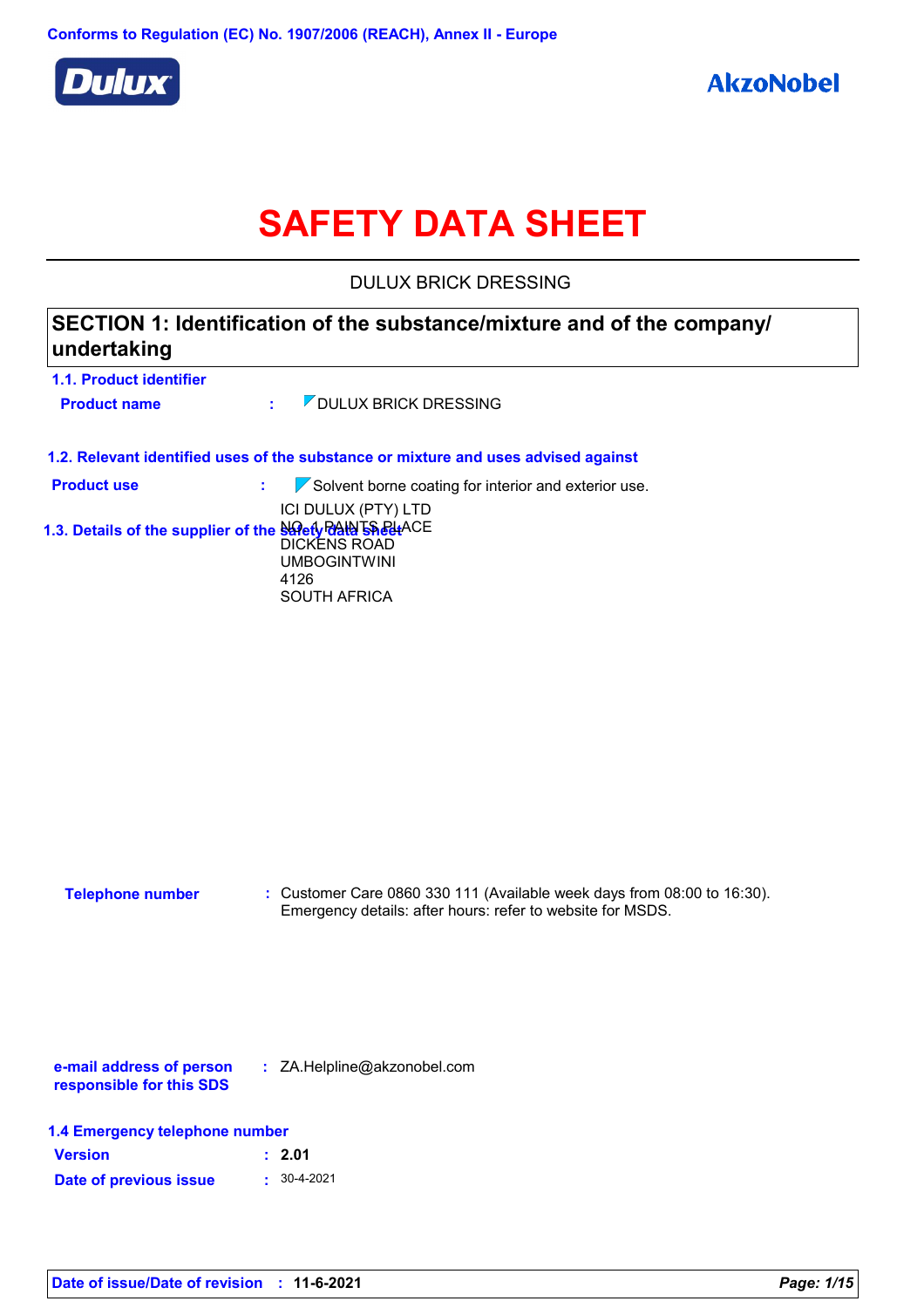# **SECTION 2: Hazards identification**

### **2.1 Classification of the substance or mixture**

#### **Product definition : Mixture**

### **Classification according to Regulation (EC) No. 1272/2008 [CLP/GHS]**

Flam. Liq. 3, H226 Acute Tox. 4, H312 Acute Tox. 4, H332 Skin Irrit. 2, H315 STOT RE 2, H373 Aquatic Chronic 3, H412

The product is classified as hazardous according to Regulation (EC) 1272/2008 as amended.

| <b>Ingredients of unknown</b><br>toxicity    |         |
|----------------------------------------------|---------|
| <b>Ingredients of unknown</b><br>ecotoxicity | $: 0\%$ |

See Section 11 for more detailed information on health effects and symptoms. See Section 16 for the full text of the H statements declared above.

| <b>2.2 Label elements</b>                                                                                                                                       |                                                                                                                                                                                                                                                                                |
|-----------------------------------------------------------------------------------------------------------------------------------------------------------------|--------------------------------------------------------------------------------------------------------------------------------------------------------------------------------------------------------------------------------------------------------------------------------|
| <b>Hazard pictograms</b>                                                                                                                                        |                                                                                                                                                                                                                                                                                |
| <b>Signal word</b>                                                                                                                                              | : Warning                                                                                                                                                                                                                                                                      |
| <b>Hazard statements</b>                                                                                                                                        | : H226 - Flammable liquid and vapour.<br>H312 + H332 - Harmful in contact with skin or if inhaled.<br>H315 - Causes skin irritation.<br>H373 - May cause damage to organs through prolonged or repeated exposure.<br>H412 - Harmful to aquatic life with long lasting effects. |
| <b>Precautionary statements</b>                                                                                                                                 |                                                                                                                                                                                                                                                                                |
| <b>General</b>                                                                                                                                                  | : P102 - Keep out of reach of children.<br>P101 - If medical advice is needed, have product container or label at hand.                                                                                                                                                        |
| <b>Prevention</b>                                                                                                                                               | : P280 - Wear protective gloves. Wear protective clothing.<br>P210 - Keep away from heat, hot surfaces, sparks, open flames and other ignition<br>sources. No smoking.<br>P260 - Do not breathe vapour.                                                                        |
| <b>Response</b>                                                                                                                                                 | : P304 + P340 - IF INHALED: Remove person to fresh air and keep comfortable for<br>breathing.<br>P312 - Call a POISON CENTER or doctor/physician if you feel unwell.                                                                                                           |
| <b>Storage</b>                                                                                                                                                  | : P235 - Keep cool.                                                                                                                                                                                                                                                            |
| <b>Disposal</b>                                                                                                                                                 | : P501 - Dispose of contents and container in accordance with all local, regional,<br>national or international regulations.                                                                                                                                                   |
| <b>Hazardous ingredients</b>                                                                                                                                    | : Solvent naphtha (petroleum), medium aliph.<br>Naphtha (petroleum), hydrodesulfurized heavy<br>Solvent naphtha (petroleum), heavy arom.                                                                                                                                       |
| <b>Supplemental label</b><br>elements                                                                                                                           | : Contains neodecanoic acid, cobalt salt and butanone oxime. May produce an<br>allergic reaction.                                                                                                                                                                              |
| <b>Annex XVII - Restrictions</b><br>on the manufacture,<br>placing on the market and<br>use of certain dangerous<br>substances, mixtures and<br><b>articles</b> | : Not applicable.                                                                                                                                                                                                                                                              |
| <b>Special packaging requirements</b>                                                                                                                           |                                                                                                                                                                                                                                                                                |
| <b>Containers to be fitted</b><br>with child-resistant<br>fastenings                                                                                            | : Not applicable.                                                                                                                                                                                                                                                              |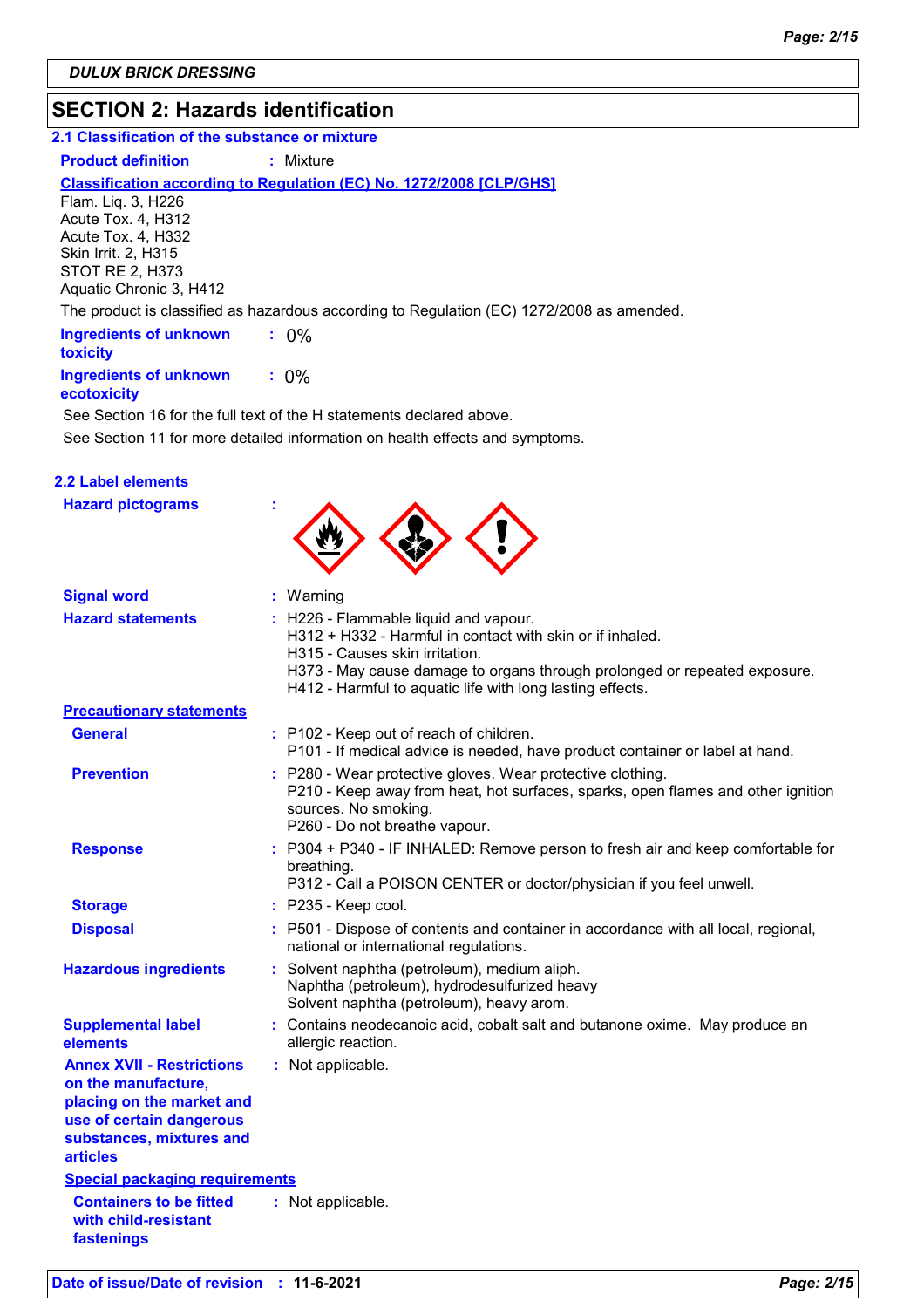*DULUX BRICK DRESSING*

# **SECTION 2: Hazards identification**

**Tactile warning of danger :** Yes, applicable.

### **2.3 Other hazards**

| <b>Product meets the criteria</b> | ÷             |
|-----------------------------------|---------------|
| for PBT or vPvB according         |               |
| to Regulation (EC) No.            |               |
| 1907/2006, Annex XIII             |               |
| Other hazards which do            | : None known. |
| not result in classification      |               |

# **SECTION 3: Composition/information on ingredients**

| <b>3.2 Mixtures</b>                                           | : Mixture                                                                               |               |                                                                                                                                                                                                                 |             |
|---------------------------------------------------------------|-----------------------------------------------------------------------------------------|---------------|-----------------------------------------------------------------------------------------------------------------------------------------------------------------------------------------------------------------|-------------|
| <b>Product/ingredient name</b>                                | <b>Identifiers</b>                                                                      | $\frac{9}{6}$ | <b>Regulation (EC) No.</b><br>1272/2008 [CLP]                                                                                                                                                                   | <b>Type</b> |
| Solvent naphtha (petroleum),<br>medium aliph.                 | EC: 265-191-7<br>CAS: 64742-88-7                                                        | 225 - ≤48∣    | Flam. Liq. 3, H226<br>Acute Tox. 4, H312<br>Acute Tox. 4, H332<br>Skin Irrit. 2, H315<br>Asp. Tox. 1, H304                                                                                                      | $[1]$       |
| Naphtha (petroleum),<br>hydrodesulfurized heavy               | EC: 265-185-4<br>CAS: 64742-82-1                                                        | 210 - <20⊧    | Flam. Liq. 3, H226<br><b>STOT SE 3, H336</b><br>STOT RE 2, H373 (respiratory system)<br>Asp. Tox. 1, H304<br>Aquatic Chronic 2, H411                                                                            | $[1]$       |
| Solvent naphtha (petroleum),<br>heavy arom.                   | EC: 265-198-5<br>CAS: 64742-94-5                                                        | ≤10           | Flam. Liq. 3, H226<br>Acute Tox. 4, H312<br>Acute Tox. 4, H332<br>Skin Irrit. 2, H315<br>Asp. Tox. 1, H304                                                                                                      | $[1]$       |
| Reaction Mass of<br>Ethylbenzene and M-Xylene<br>and P-Xylene | REACH #:<br>01-2119488216-32                                                            | ∣≤3           | Flam. Liq. 3, H226<br>Acute Tox. 4, H312<br>Acute Tox. 4, H332<br>Skin Irrit. 2, H315<br>Eye Irrit. 2, H319<br><b>STOT SE 3, H335</b><br><b>STOT RE 2, H373</b><br>Asp. Tox. 1, H304<br>Aquatic Chronic 3, H412 | $[1]$       |
| calcium bis<br>(2-ethylhexanoate)                             | REACH #:<br>01-2119978297-19<br>EC: 205-249-0<br>CAS: 136-51-6                          | ∣<1           | Eye Dam. 1, H318<br>Repr. 2, H361fd (Fertility and Unborn child)                                                                                                                                                | $[1]$       |
| neodecanoic acid, cobalt salt                                 | EC: 248-373-0<br>CAS: 27253-31-2                                                        | ∣<1           | Acute Tox. 4, H302<br>Skin Irrit. 2, H315<br>Skin Sens. 1, H317<br>Repr. 2, H361fd (Fertility and Unborn child)<br>Aquatic Chronic 3, H412                                                                      | $[1]$       |
| Methyl ethyl ketoxime                                         | REACH #:<br>01-2119539477-28<br>EC: 202-496-6<br>CAS: 96-29-7<br>Index:<br>616-014-00-0 | ∣≤0,3         | Acute Tox. 4, H312<br>Eye Dam. 1, H318<br><b>Skin Sens. 1, H317</b><br>Carc. 2, H351                                                                                                                            | $[1]$       |
| mesitylene                                                    | EC: 203-604-4<br>CAS: 108-67-8<br>Index:<br>601-025-00-5                                | $\leq$ 0,1    | Flam. Liq. 3, H226<br><b>STOT SE 3, H335</b><br>Aquatic Chronic 2, H411                                                                                                                                         | [1] [2]     |
| 2-butoxyethanol                                               | REACH #:<br>01-2119475108-36<br>EC: 203-905-0<br>CAS: 111-76-2                          | l≤0,1         | Acute Tox. 4, H302<br>Acute Tox. 4, H312<br>Acute Tox. 4, H332<br>Skin Irrit. 2, H315                                                                                                                           | [1] [2]     |
|                                                               |                                                                                         |               |                                                                                                                                                                                                                 |             |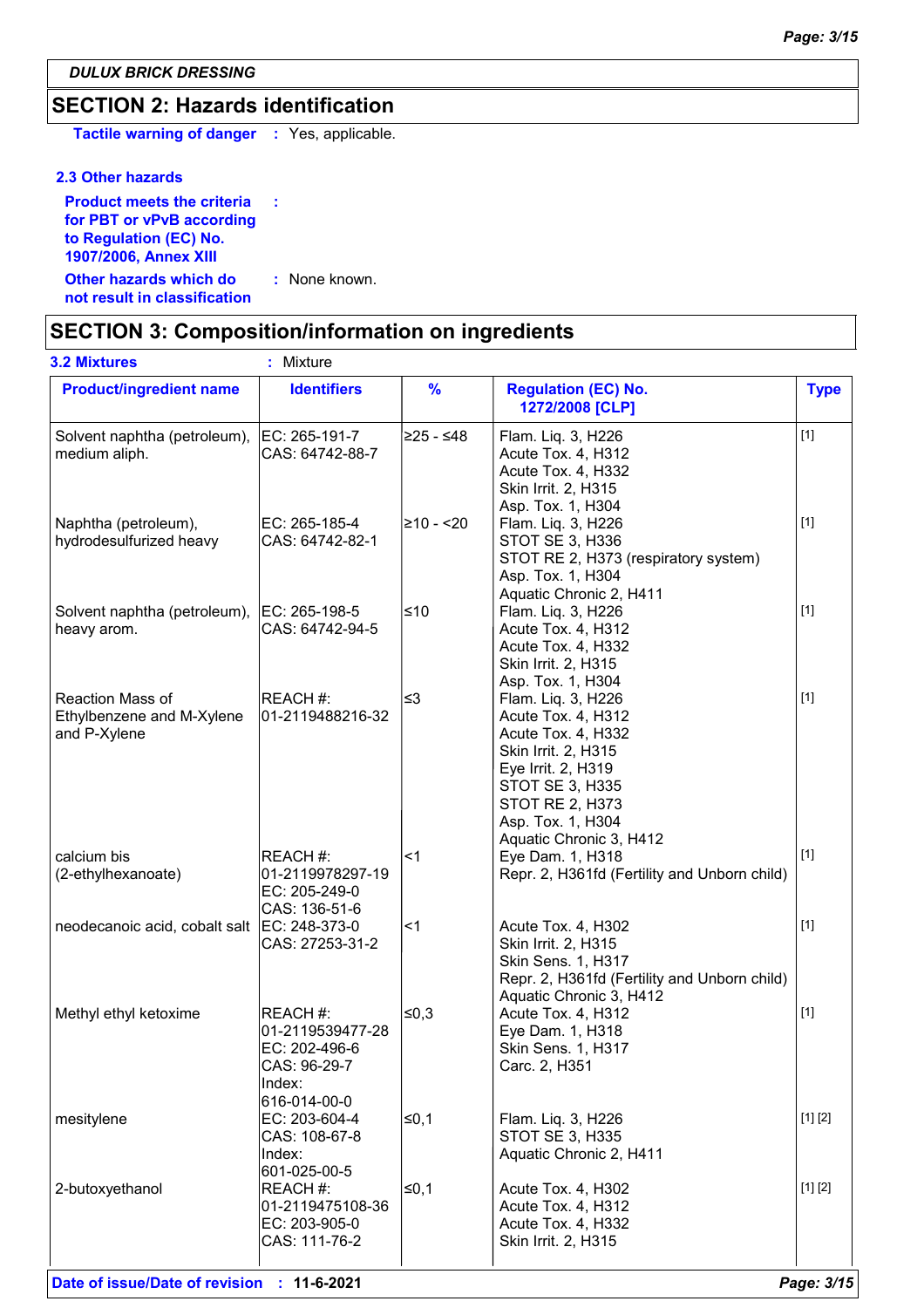*DULUX BRICK DRESSING*

# **SECTION 3: Composition/information on ingredients**

| Index:<br>603-014-00-0 | Eye Irrit. 2, H319                                                            |  |
|------------------------|-------------------------------------------------------------------------------|--|
|                        | See Section 16 for<br>the full text of the H<br>statements declared<br>above. |  |

There are no additional ingredients present which, within the current knowledge of the supplier and in the concentrations applicable, are classified as hazardous to health or the environment, are PBTs, vPvBs or Substances of equivalent concern, or have been assigned a workplace exposure limit and hence require reporting in this section.

Type

[1] Substance classified with a health or environmental hazard

[2] Substance with a workplace exposure limit

[3] Substance meets the criteria for PBT according to Regulation (EC) No. 1907/2006, Annex XIII

[4] Substance meets the criteria for vPvB according to Regulation (EC) No. 1907/2006, Annex XIII

[5] Substance of equivalent concern

[6] Additional disclosure due to company policy

Occupational exposure limits, if available, are listed in Section 8.

### **SECTION 4: First aid measures**

### **4.1 Description of first aid measures**

| <b>General</b>                    | : In all cases of doubt, or when symptoms persist, seek medical attention. Never give<br>anything by mouth to an unconscious person. If unconscious, place in recovery<br>position and seek medical advice.                                                                                                                                                                                                     |
|-----------------------------------|-----------------------------------------------------------------------------------------------------------------------------------------------------------------------------------------------------------------------------------------------------------------------------------------------------------------------------------------------------------------------------------------------------------------|
| <b>Eye contact</b>                | : Remove contact lenses, irrigate copiously with clean, fresh water, holding the<br>eyelids apart for at least 10 minutes and seek immediate medical advice.                                                                                                                                                                                                                                                    |
| <b>Inhalation</b>                 | : Remove to fresh air. Keep person warm and at rest. If not breathing, if breathing is<br>irregular or if respiratory arrest occurs, provide artificial respiration or oxygen by<br>trained personnel.                                                                                                                                                                                                          |
| <b>Skin contact</b>               | : Remove contaminated clothing and shoes. Wash skin thoroughly with soap and<br>water or use recognised skin cleanser. Do NOT use solvents or thinners.                                                                                                                                                                                                                                                         |
| <b>Ingestion</b>                  | : If swallowed, seek medical advice immediately and show the container or label.<br>Keep person warm and at rest. Do NOT induce vomiting.                                                                                                                                                                                                                                                                       |
| <b>Protection of first-aiders</b> | : No action shall be taken involving any personal risk or without suitable training. If it<br>is suspected that fumes are still present, the rescuer should wear an appropriate<br>mask or self-contained breathing apparatus. It may be dangerous to the person<br>providing aid to give mouth-to-mouth resuscitation. Wash contaminated clothing<br>thoroughly with water before removing it, or wear gloves. |

### **4.2 Most important symptoms and effects, both acute and delayed**

There are no data available on the mixture itself. The mixture has been assessed following the conventional method of the CLP Regulation (EC) No 1272/2008 and is classified for toxicological properties accordingly. See Sections 2 and 3 for details.

Exposure to component solvent vapour concentrations in excess of the stated occupational exposure limit may result in adverse health effects such as mucous membrane and respiratory system irritation and adverse effects on the kidneys, liver and central nervous system. Symptoms and signs include headache, dizziness, fatigue, muscular weakness, drowsiness and, in extreme cases, loss of consciousness.

Solvents may cause some of the above effects by absorption through the skin. Repeated or prolonged contact with the mixture may cause removal of natural fat from the skin, resulting in non-allergic contact dermatitis and absorption through the skin.

If splashed in the eyes, the liquid may cause irritation and reversible damage.

Ingestion may cause nausea, diarrhea and vomiting.

This takes into account, where known, delayed and immediate effects and also chronic effects of components from short-term and long-term exposure by oral, inhalation and dermal routes of exposure and eye contact.

Contains neodecanoic acid, cobalt salt, butanone oxime. May produce an allergic reaction.

### **4.3 Indication of any immediate medical attention and special treatment needed**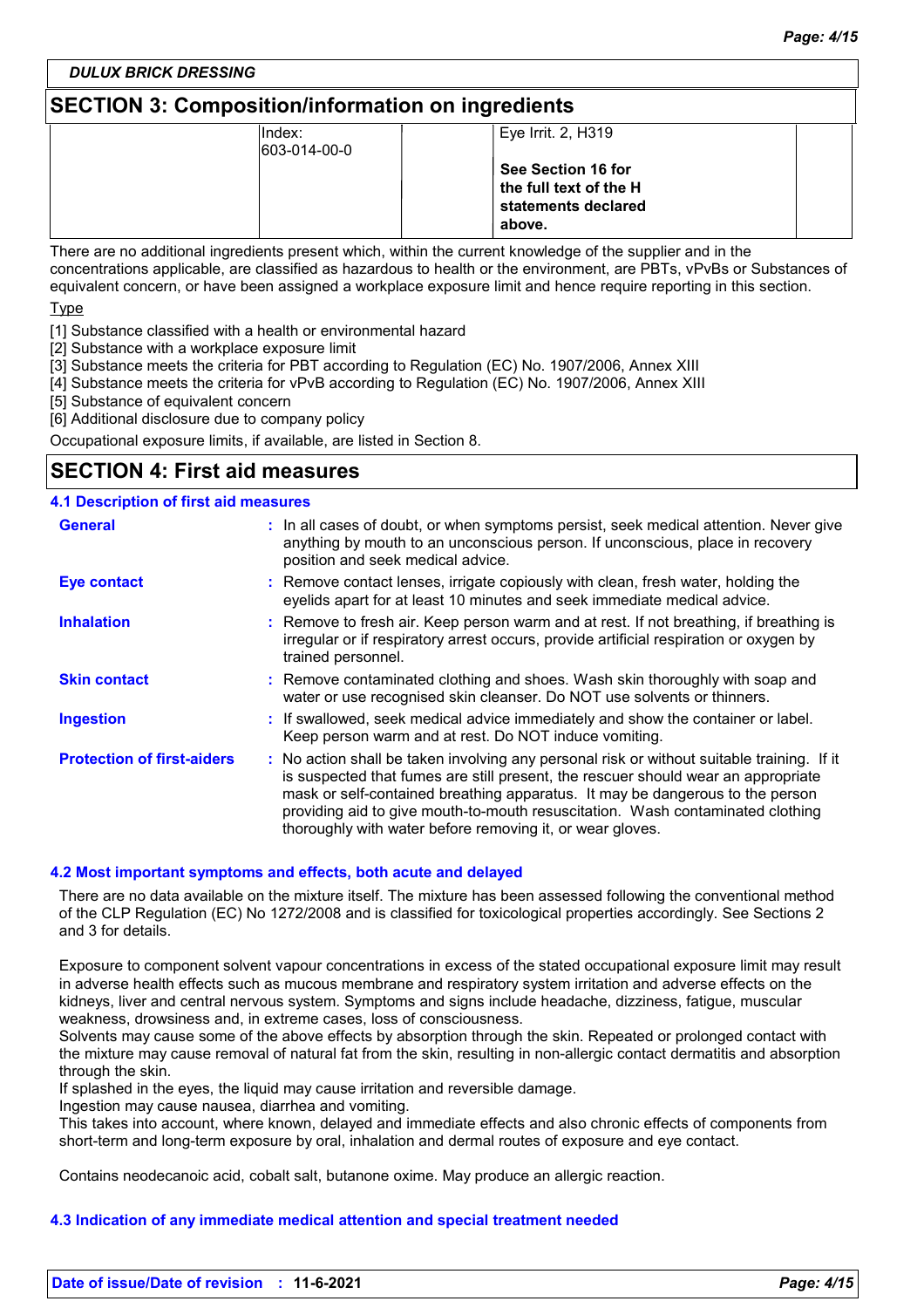# **SECTION 4: First aid measures**

| <b>Notes to physician</b>  | : Treat symptomatically. Contact poison treatment specialist immediately if large<br>quantities have been ingested or inhaled. |
|----------------------------|--------------------------------------------------------------------------------------------------------------------------------|
| <b>Specific treatments</b> | : No specific treatment.                                                                                                       |

See toxicological information (Section 11)

| <b>SECTION 5: Firefighting measures</b>                           |                                                                                                                              |  |
|-------------------------------------------------------------------|------------------------------------------------------------------------------------------------------------------------------|--|
| 5.1 Extinguishing media<br><b>Suitable extinguishing</b><br>media | : Recommended: alcohol-resistant foam, $CO2$ , powders, water spray.                                                         |  |
| <b>Unsuitable extinguishing</b><br>media                          | : Do not use water jet.                                                                                                      |  |
|                                                                   | 5.2 Special hazards arising from the substance or mixture                                                                    |  |
| <b>Hazards from the</b><br>substance or mixture                   | : Fire will produce dense black smoke. Exposure to decomposition products may<br>cause a health hazard.                      |  |
| <b>Hazardous combustion</b><br>products                           | : Decomposition products may include the following materials: carbon monoxide,<br>carbon dioxide, smoke, oxides of nitrogen. |  |
| <b>5.3 Advice for firefighters</b>                                |                                                                                                                              |  |
| <b>Special protective actions</b><br>for fire-fighters            | : Cool closed containers exposed to fire with water. Do not release runoff from fire to<br>drains or watercourses.           |  |
| <b>Special protective</b>                                         | : Appropriate breathing apparatus may be required.                                                                           |  |

# **SECTION 6: Accidental release measures**

**equipment for fire-fighters**

| 6.1 Personal precautions, protective equipment and emergency procedures |  |                                                                                                                                                                                                                                                                                    |  |  |
|-------------------------------------------------------------------------|--|------------------------------------------------------------------------------------------------------------------------------------------------------------------------------------------------------------------------------------------------------------------------------------|--|--|
| For non-emergency<br>personnel                                          |  | : Exclude sources of ignition and ventilate the area. Avoid breathing vapour or mist.<br>Refer to protective measures listed in sections 7 and 8.                                                                                                                                  |  |  |
| For emergency responders                                                |  | : If specialised clothing is required to deal with the spillage, take note of any<br>information in Section 8 on suitable and unsuitable materials. See also the<br>information in "For non-emergency personnel".                                                                  |  |  |
| <b>6.2 Environmental</b><br>precautions                                 |  | : Do not allow to enter drains or watercourses. If the product contaminates lakes,<br>rivers, or sewers, inform the appropriate authorities in accordance with local<br>regulations.                                                                                               |  |  |
| 6.3 Methods and material<br>for containment and<br>cleaning up          |  | : Contain and collect spillage with non-combustible, absorbent material e.g. sand,<br>earth, vermiculite or diatomaceous earth and place in container for disposal<br>according to local regulations (see Section 13). Preferably clean with a detergent.<br>Avoid using solvents. |  |  |
| 6.4 Reference to other<br><b>sections</b>                               |  | : See Section 1 for emergency contact information.<br>See Section 8 for information on appropriate personal protective equipment.<br>See Section 13 for additional waste treatment information.                                                                                    |  |  |

# **SECTION 7: Handling and storage**

The information in this section contains generic advice and guidance. The list of Identified Uses in Section 1 should be consulted for any available use-specific information provided in the Exposure Scenario(s).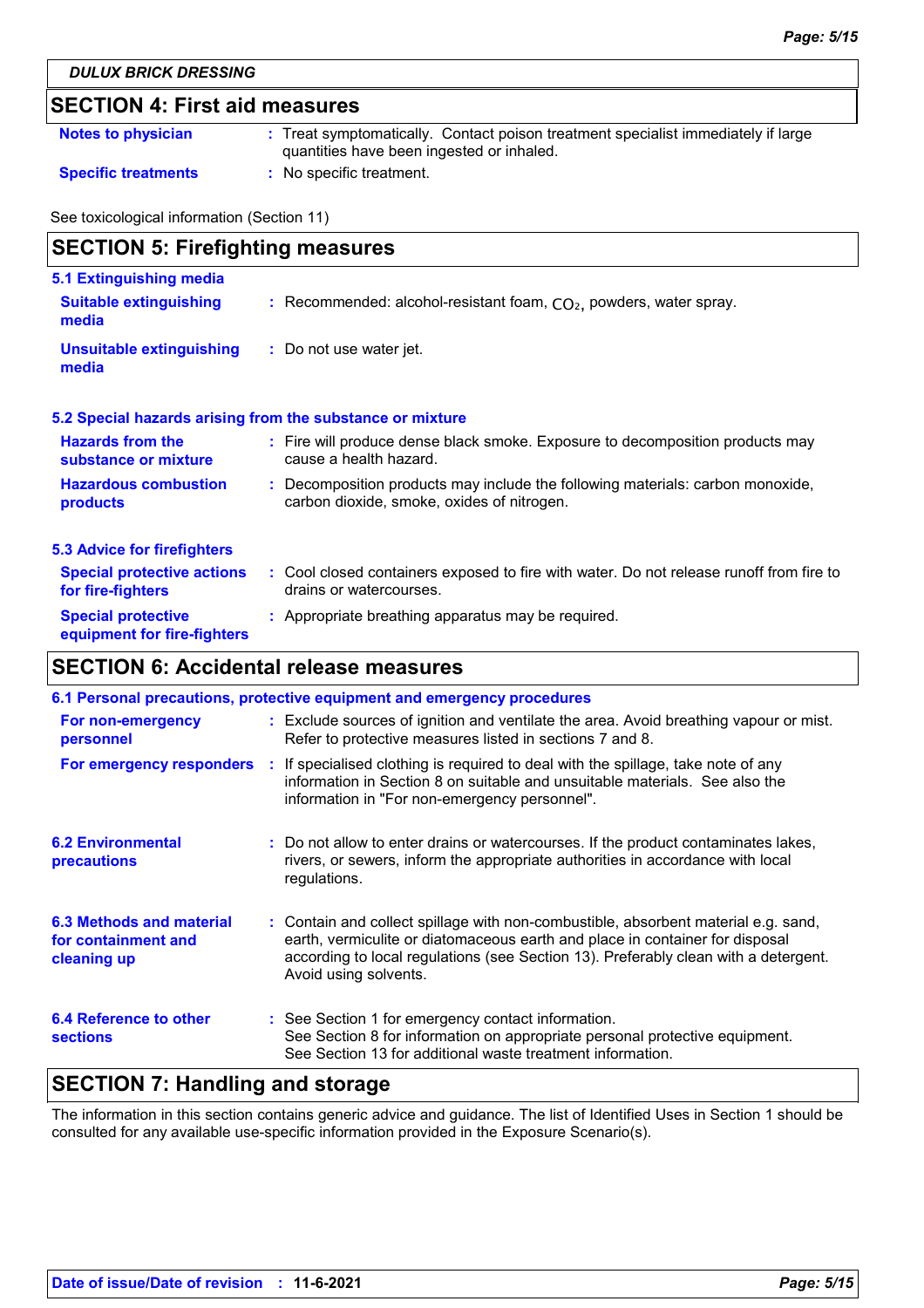### **SECTION 7: Handling and storage**

| <b>7.1 Precautions for safe</b><br>handling | : Prevent the creation of flammable or explosive concentrations of vapours in air and<br>avoid vapour concentrations higher than the occupational exposure limits.                                              |
|---------------------------------------------|-----------------------------------------------------------------------------------------------------------------------------------------------------------------------------------------------------------------|
|                                             | In addition, the product should only be used in areas from which all naked lights and<br>other sources of ignition have been excluded. Electrical equipment should be<br>protected to the appropriate standard. |
|                                             | Mixture may charge electrostatically: always use earthing leads when transferring                                                                                                                               |
|                                             | from one container to another.                                                                                                                                                                                  |
|                                             | Operators should wear antistatic footwear and clothing and floors should be of the<br>conducting type.                                                                                                          |
|                                             | Keep away from heat, sparks and flame. No sparking tools should be used.                                                                                                                                        |
|                                             | Avoid contact with skin and eyes. Avoid the inhalation of dust, particulates, spray or<br>mist arising from the application of this mixture. Avoid inhalation of dust from<br>sanding.                          |
|                                             | Eating, drinking and smoking should be prohibited in areas where this material is<br>handled, stored and processed.                                                                                             |
|                                             | Put on appropriate personal protective equipment (see Section 8).                                                                                                                                               |
|                                             | Never use pressure to empty. Container is not a pressure vessel.                                                                                                                                                |
|                                             | Always keep in containers made from the same material as the original one.                                                                                                                                      |
|                                             | Comply with the health and safety at work laws.                                                                                                                                                                 |
|                                             | Do not allow to enter drains or watercourses.                                                                                                                                                                   |
|                                             | Information on fire and explosion protection                                                                                                                                                                    |
|                                             | Vapours are heavier than air and may spread along floors. Vapours may form<br>explosive mixtures with air.                                                                                                      |

#### Store in accordance with local regulations.

#### **Notes on joint storage**

Keep away from: oxidising agents, strong alkalis, strong acids.

### **Additional information on storage conditions**

Observe label precautions. Store in a dry, cool and well-ventilated area. Keep away from heat and direct sunlight. Keep away from sources of ignition. No smoking. Prevent unauthorised access. Containers that have been opened must be carefully resealed and kept upright to prevent leakage.

### **7.3 Specific end use(s)**

**Recommendations :** : Not available.

**Industrial sector specific :** : Not available.

**solutions**

# **SECTION 8: Exposure controls/personal protection**

The information in this section contains generic advice and guidance. Information is provided based on typical anticipated uses of the product. Additional measures might be required for bulk handling or other uses that could significantly increase worker exposure or environmental releases.

### **8.1 Control parameters**

### **Occupational exposure limits**

| <b>Product/ingredient name</b> | <b>Exposure limit values</b>                                                                                    |
|--------------------------------|-----------------------------------------------------------------------------------------------------------------|
| mesitylene                     | <b>EU OEL (Europe, 2/2017). Notes: list of indicative occupational</b><br>exposure limit values                 |
|                                | TWA: 20 ppm 8 hours.<br>TWA: 100 mg/m <sup>3</sup> 8 hours.                                                     |
| 2-butoxyethanol                | EU OEL (Europe, 2/2017). Absorbed through skin. Notes: list<br>of indicative occupational exposure limit values |
|                                | TWA: 20 ppm 8 hours.<br>TWA: 98 mg/m <sup>3</sup> 8 hours.                                                      |
|                                | STEL: 50 ppm 15 minutes.<br>STEL: 246 mg/m <sup>3</sup> 15 minutes.                                             |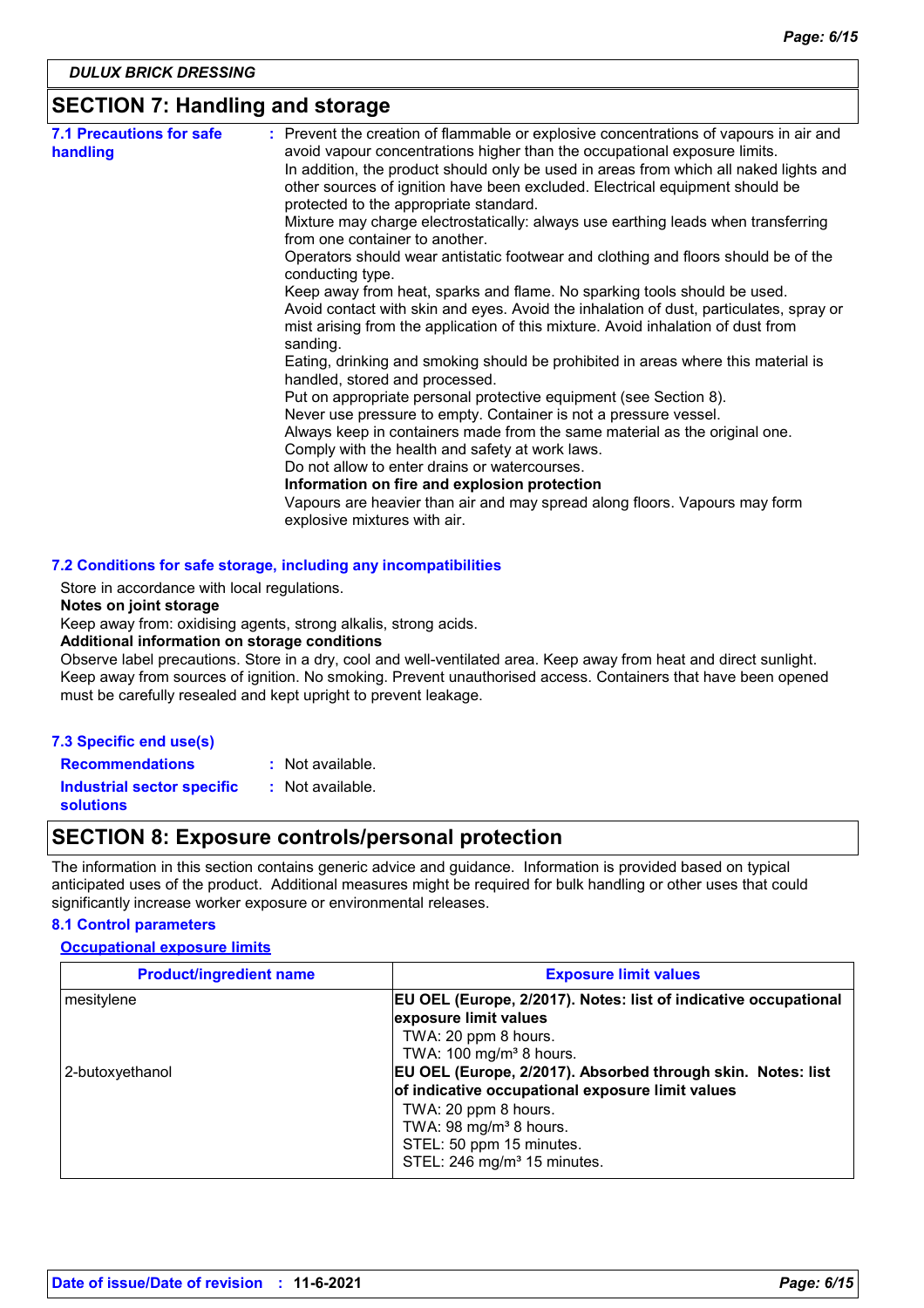| <b>SECTION 8: Exposure controls/personal protection</b> |  |  |  |  |
|---------------------------------------------------------|--|--|--|--|
|---------------------------------------------------------|--|--|--|--|

| <b>Recommended monitoring</b><br>procedures                                    | : If this product contains ingredients with exposure limits, personal, workplace<br>atmosphere or biological monitoring may be required to determine the effectiveness<br>of the ventilation or other control measures and/or the necessity to use respiratory<br>protective equipment. Reference should be made to monitoring standards, such as<br>the following: European Standard EN 689 (Workplace atmospheres - Guidance for<br>the assessment of exposure by inhalation to chemical agents for comparison with<br>limit values and measurement strategy) European Standard EN 14042 (Workplace<br>atmospheres - Guide for the application and use of procedures for the assessment<br>of exposure to chemical and biological agents) European Standard EN 482<br>(Workplace atmospheres - General requirements for the performance of procedures<br>for the measurement of chemical agents) Reference to national guidance<br>documents for methods for the determination of hazardous substances will also be<br>required. |  |
|--------------------------------------------------------------------------------|------------------------------------------------------------------------------------------------------------------------------------------------------------------------------------------------------------------------------------------------------------------------------------------------------------------------------------------------------------------------------------------------------------------------------------------------------------------------------------------------------------------------------------------------------------------------------------------------------------------------------------------------------------------------------------------------------------------------------------------------------------------------------------------------------------------------------------------------------------------------------------------------------------------------------------------------------------------------------------------------------------------------------------|--|
| <b>DNELS/DMELS</b><br>No DNELs/DMELs available.                                |                                                                                                                                                                                                                                                                                                                                                                                                                                                                                                                                                                                                                                                                                                                                                                                                                                                                                                                                                                                                                                    |  |
| <b>PNECs</b>                                                                   |                                                                                                                                                                                                                                                                                                                                                                                                                                                                                                                                                                                                                                                                                                                                                                                                                                                                                                                                                                                                                                    |  |
| No PNECs available                                                             |                                                                                                                                                                                                                                                                                                                                                                                                                                                                                                                                                                                                                                                                                                                                                                                                                                                                                                                                                                                                                                    |  |
| <b>8.2 Exposure controls</b>                                                   |                                                                                                                                                                                                                                                                                                                                                                                                                                                                                                                                                                                                                                                                                                                                                                                                                                                                                                                                                                                                                                    |  |
| <b>Appropriate engineering</b><br><b>controls</b>                              | : Provide adequate ventilation. Where reasonably practicable, this should be<br>achieved by the use of local exhaust ventilation and good general extraction. If<br>these are not sufficient to maintain concentrations of particulates and solvent<br>vapours below the OEL, suitable respiratory protection must be worn.                                                                                                                                                                                                                                                                                                                                                                                                                                                                                                                                                                                                                                                                                                        |  |
| <b>Individual protection measures</b>                                          |                                                                                                                                                                                                                                                                                                                                                                                                                                                                                                                                                                                                                                                                                                                                                                                                                                                                                                                                                                                                                                    |  |
| <b>Hygiene measures</b>                                                        | : Wash hands, forearms and face thoroughly after handling chemical products, before<br>eating, smoking and using the lavatory and at the end of the working period.<br>Appropriate techniques should be used to remove potentially contaminated clothing.<br>Wash contaminated clothing before reusing. Ensure that eyewash stations and<br>safety showers are close to the workstation location.                                                                                                                                                                                                                                                                                                                                                                                                                                                                                                                                                                                                                                  |  |
| <b>Eye/face protection</b><br><b>Skin protection</b><br><b>Hand protection</b> | : Use safety eyewear designed to protect against splash of liquids.                                                                                                                                                                                                                                                                                                                                                                                                                                                                                                                                                                                                                                                                                                                                                                                                                                                                                                                                                                |  |
| <b>Gloves</b>                                                                  | : When prolonged or frequently repeated contact may occur, a glove with a protection<br>class of 6 (breakthrough time >480 minutes according to EN374) is recommended.<br>Recommended gloves: Viton ® or Nitrile, thickness ≥ 0.38 mm.<br>When only brief contact is expected, a glove with protection class of 2 or higher<br>(breakthrough time > 30 minutes according to EN374) is recommended.<br>Recommended gloves: Nitrile, thickness ≥ 0.12 mm.<br>Gloves should be replaced regularly and if there is any sign of damage to the glove<br>material.                                                                                                                                                                                                                                                                                                                                                                                                                                                                        |  |
|                                                                                | The performance or effectiveness of the glove may be reduced by physical/chemical<br>damage and poor maintenance.                                                                                                                                                                                                                                                                                                                                                                                                                                                                                                                                                                                                                                                                                                                                                                                                                                                                                                                  |  |
| <b>Body protection</b>                                                         | : Personnel should wear antistatic clothing made of natural fibres or of high-<br>temperature-resistant synthetic fibres.                                                                                                                                                                                                                                                                                                                                                                                                                                                                                                                                                                                                                                                                                                                                                                                                                                                                                                          |  |
| <b>Other skin protection</b>                                                   | : Appropriate footwear and any additional skin protection measures should be<br>selected based on the task being performed and the risks involved and should be<br>approved by a specialist before handling this product.                                                                                                                                                                                                                                                                                                                                                                                                                                                                                                                                                                                                                                                                                                                                                                                                          |  |
| <b>Respiratory protection</b>                                                  | : If workers are exposed to concentrations above the exposure limit, they must use<br>appropriate, certified respirators.                                                                                                                                                                                                                                                                                                                                                                                                                                                                                                                                                                                                                                                                                                                                                                                                                                                                                                          |  |
| <b>Environmental exposure</b><br>controls                                      | : Do not allow to enter drains or watercourses.                                                                                                                                                                                                                                                                                                                                                                                                                                                                                                                                                                                                                                                                                                                                                                                                                                                                                                                                                                                    |  |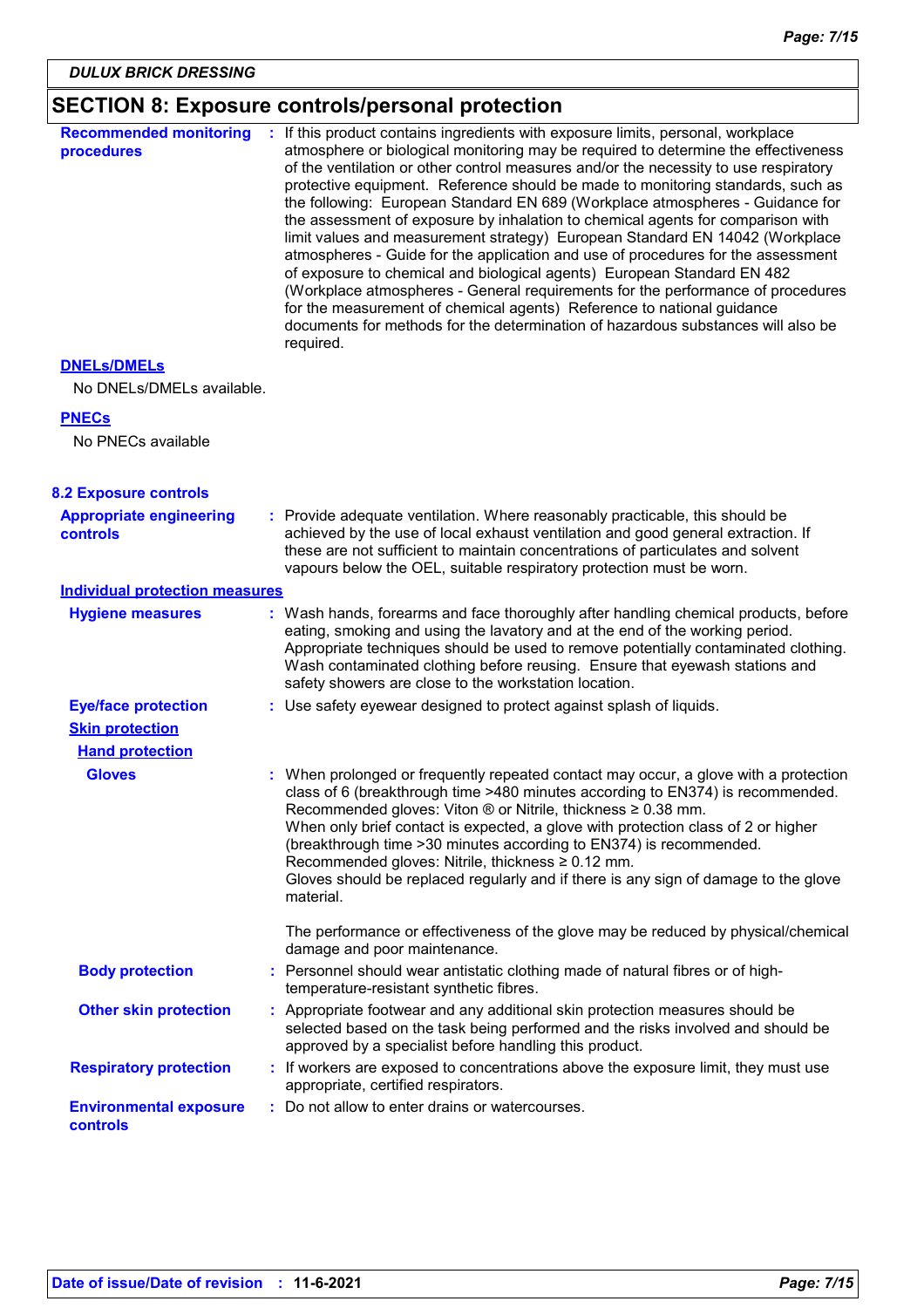# **SECTION 9: Physical and chemical properties**

# **9.1. Information on basic physical and chemical properties**

| <b>Appearance</b>                                                  |                                                       |
|--------------------------------------------------------------------|-------------------------------------------------------|
| <b>Physical state</b>                                              | : Liquid.                                             |
| <b>Colour</b>                                                      | : Various: See label.                                 |
| <b>Odour</b>                                                       | : Not available.                                      |
| <b>Odour threshold</b>                                             | : Not available.                                      |
| pH                                                                 | : Not available.                                      |
| <b>Melting point/freezing point</b>                                | : Not available.                                      |
| Initial boiling point and boiling<br>range                         | $: 144^{\circ}$ C                                     |
| <b>Flash point</b>                                                 | : Closed cup: 37°C                                    |
| <b>Evaporation rate</b>                                            | : Not available.                                      |
| <b>Upper/lower flammability or</b><br>explosive limits             | $:$ Not available.                                    |
| <b>Vapour pressure</b>                                             | : Not available.                                      |
| <b>Vapour density</b>                                              | : Not available.                                      |
| <b>Relative density</b>                                            | : 0,889                                               |
| <b>Solubility(ies)</b>                                             | : Insoluble in the following materials: cold water.   |
| <b>Partition coefficient: n-octanol/ : Not available.</b><br>water |                                                       |
| <b>Auto-ignition temperature</b>                                   | : Not available.                                      |
| <b>Decomposition temperature</b>                                   | : Not available.                                      |
| <b>Viscosity</b>                                                   | Kinematic (room temperature): 1,43 cm <sup>2</sup> /s |
| <b>Explosive properties</b>                                        | Not available.                                        |
| <b>Oxidising properties</b>                                        | : Not available.                                      |
| 9.2. Other information                                             |                                                       |
| <b>Solubility in water</b>                                         | : Not available.                                      |

# **SECTION 10: Stability and reactivity**

| <b>10.1 Reactivity</b>                            | : No specific test data related to reactivity available for this product or its ingredients.                                        |
|---------------------------------------------------|-------------------------------------------------------------------------------------------------------------------------------------|
| <b>10.2 Chemical stability</b>                    | : Stable under recommended storage and handling conditions (see Section 7).                                                         |
| <b>10.3 Possibility of</b><br>hazardous reactions | : Under normal conditions of storage and use, hazardous reactions will not occur.                                                   |
| <b>10.4 Conditions to avoid</b>                   | : When exposed to high temperatures may produce hazardous decomposition<br>products.                                                |
| 10.5 Incompatible materials                       | : Keep away from the following materials to prevent strong exothermic reactions:<br>oxidising agents, strong alkalis, strong acids. |
| <b>10.6 Hazardous</b><br>decomposition products   | : Decomposition products may include the following materials: carbon monoxide,<br>carbon dioxide, smoke, oxides of nitrogen.        |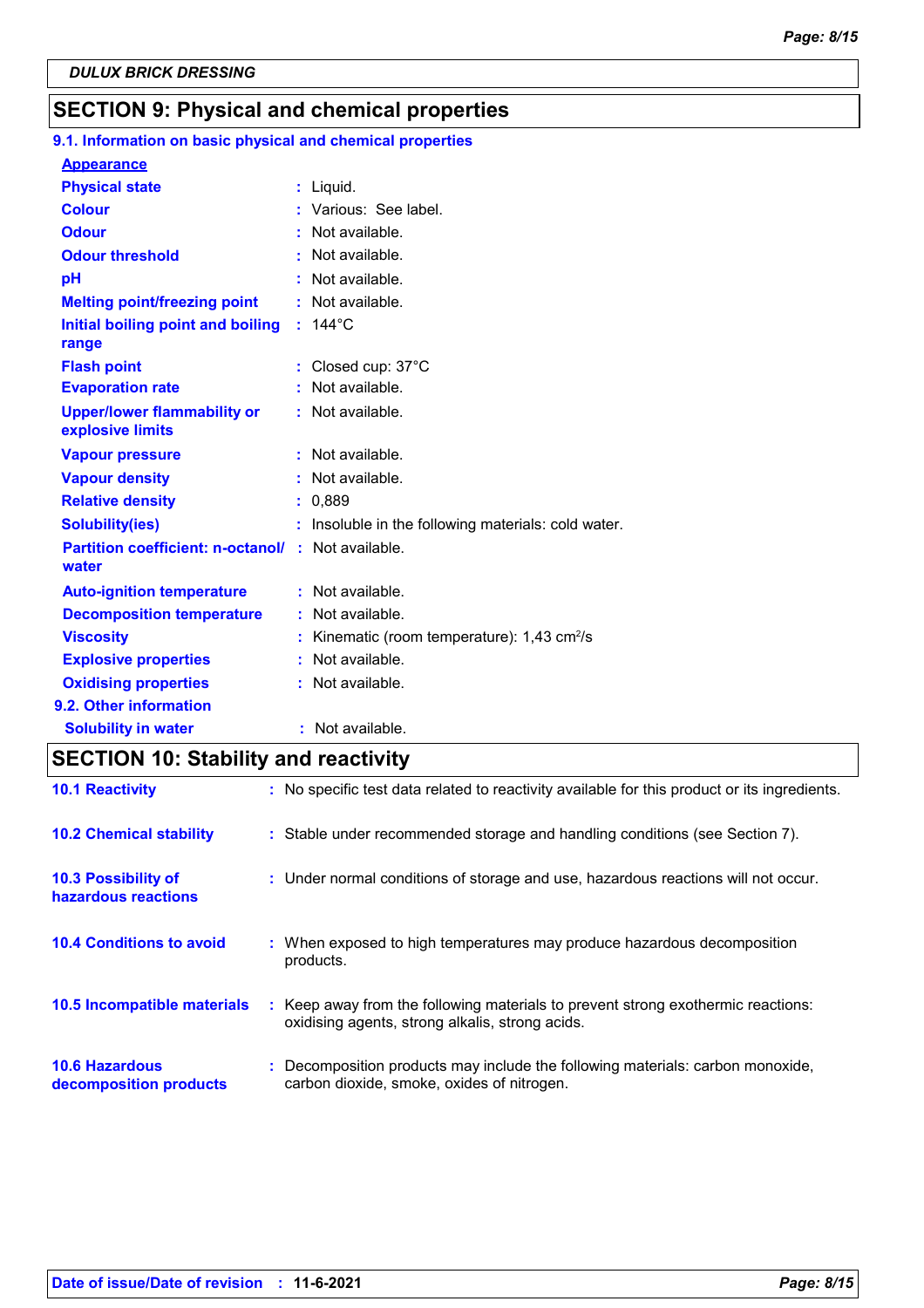# **SECTION 11: Toxicological information**

### **11.1 Information on toxicological effects**

There are no data available on the mixture itself. The mixture has been assessed following the conventional method of the CLP Regulation (EC) No 1272/2008 and is classified for toxicological properties accordingly. See Sections 2 and 3 for details.

Exposure to component solvent vapour concentrations in excess of the stated occupational exposure limit may result in adverse health effects such as mucous membrane and respiratory system irritation and adverse effects on the kidneys, liver and central nervous system. Symptoms and signs include headache, dizziness, fatigue, muscular weakness, drowsiness and, in extreme cases, loss of consciousness.

Solvents may cause some of the above effects by absorption through the skin. Repeated or prolonged contact with the mixture may cause removal of natural fat from the skin, resulting in non-allergic contact dermatitis and absorption through the skin.

If splashed in the eyes, the liquid may cause irritation and reversible damage.

Ingestion may cause nausea, diarrhea and vomiting.

This takes into account, where known, delayed and immediate effects and also chronic effects of components from short-term and long-term exposure by oral, inhalation and dermal routes of exposure and eye contact.

Contains neodecanoic acid, cobalt salt, butanone oxime. May produce an allergic reaction.

### **Acute toxicity**

| <b>Product/ingredient name</b>                                | <b>Result</b>        | <b>Species</b> | <b>Dose</b> | <b>Exposure</b> |
|---------------------------------------------------------------|----------------------|----------------|-------------|-----------------|
| Solvent naphtha<br>(petroleum), heavy arom.                   | LDLo Oral            | Rat            | 5 mL/kg     |                 |
| Reaction Mass of<br>Ethylbenzene and M-Xylene<br>and P-Xylene | LC50 Inhalation Gas. | Rat            | 5000 ppm    | 4 hours         |
|                                                               | LD50 Oral            | Rat            | 4300 mg/kg  |                 |

**Conclusion/Summary :** Not available.

### **Acute toxicity estimates**

N/A

### **Irritation/Corrosion**

| <b>Product/ingredient name</b>                                       | <b>Result</b>            | <b>Species</b> | <b>Score</b>   | <b>Exposure</b>                    | <b>Observation</b>       |
|----------------------------------------------------------------------|--------------------------|----------------|----------------|------------------------------------|--------------------------|
| Solvent naphtha (petroleum), Skin - Mild irritant<br>heavy arom.     |                          | Rabbit         | ٠              | <b>24 hours 500</b><br>microliters |                          |
| <b>Reaction Mass of</b><br>Ethylbenzene and M-Xylene<br>and P-Xylene | Eyes - Mild irritant     | Rabbit         | ۰              | 87 mg                              |                          |
|                                                                      | Eyes - Severe irritant   | Rabbit         | $\blacksquare$ | 24 hours 5<br>mg                   | $\overline{\phantom{a}}$ |
|                                                                      | Skin - Mild irritant     | Rat            | ۰              | 8 hours 60<br>Imicroliters         | $\overline{\phantom{a}}$ |
|                                                                      | Skin - Moderate irritant | Rabbit         | ۰              | 100%                               |                          |
| Methyl ethyl ketoxime                                                | Eyes - Severe irritant   | Rabbit         | ۰              | 100<br>Imicroliters                |                          |
| mesitylene                                                           | Eyes - Mild irritant     | Rabbit         | ۰              | <b>24 hours 500</b><br>milligrams  |                          |
|                                                                      | Skin - Moderate irritant | Rabbit         | ۰              | 24 hours 20<br>milligrams          |                          |
| <b>Conclusion/Summary</b>                                            | : Not available.         |                |                |                                    |                          |

| <b>Sensitisation</b>      |                  |
|---------------------------|------------------|
| <b>Conclusion/Summary</b> | : Not available. |

### **Conclusion/Summary :** Not available.

### **Carcinogenicity**

**Mutagenicity**

| <b>Product/ingredient name</b>                                | <b>Result</b>              | <b>Species</b> | <b>Dose</b> | <b>Exposure</b>               |
|---------------------------------------------------------------|----------------------------|----------------|-------------|-------------------------------|
| Reaction Mass of<br>Ethylbenzene and M-Xylene<br>and P-Xvlene | Positive - Inhalation - TC | Mouse          | $<$ 75 ppm  | 103 weeks; 5<br>days per week |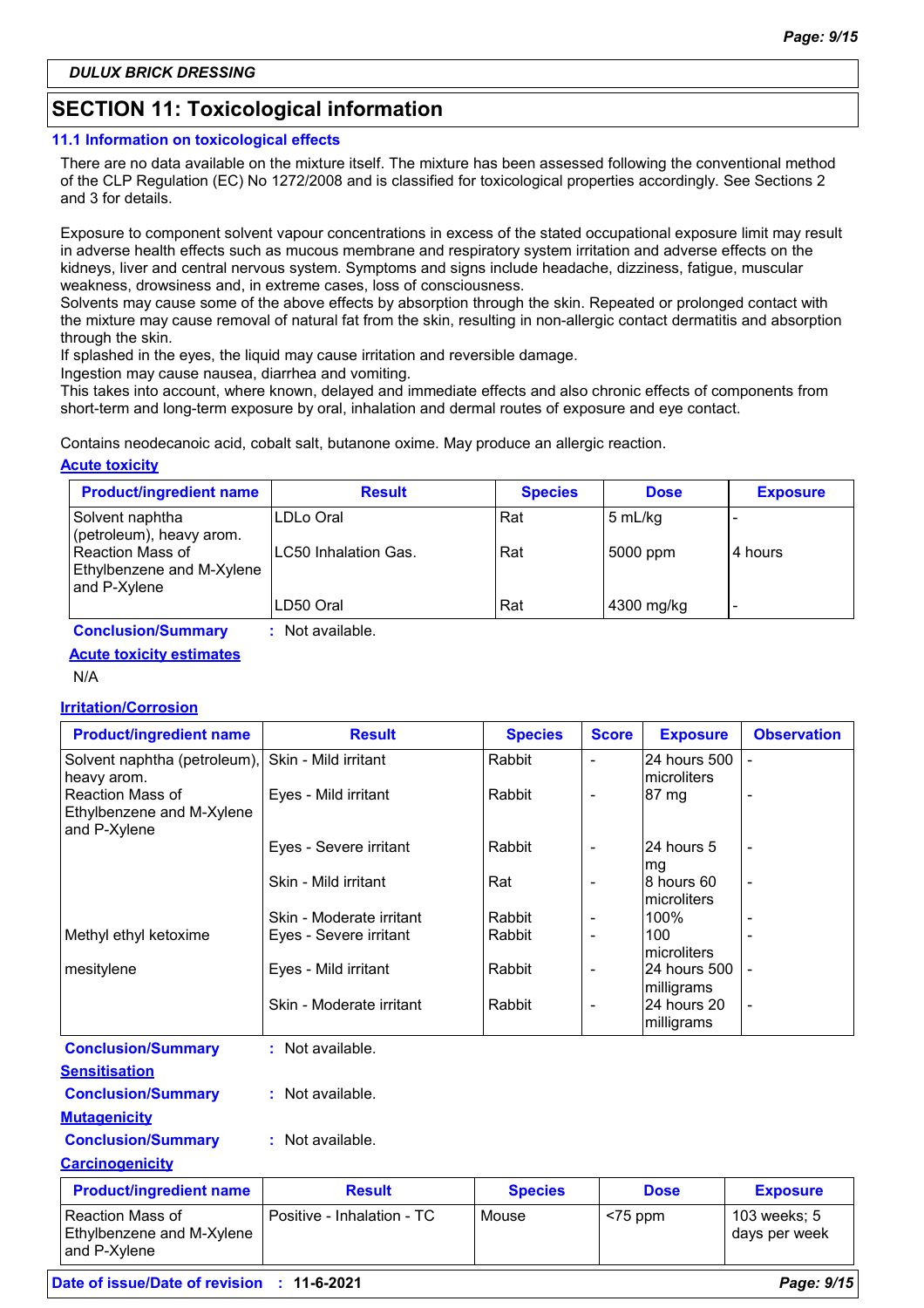# **SECTION 11: Toxicological information**

| <b>Conclusion/Summary</b>                               | : Not available. |  |  |  |
|---------------------------------------------------------|------------------|--|--|--|
| <b>Reproductive toxicity</b>                            |                  |  |  |  |
| <b>Conclusion/Summary</b>                               | : Not available. |  |  |  |
| <b>Teratogenicity</b>                                   |                  |  |  |  |
| <b>Conclusion/Summary</b>                               | : Not available. |  |  |  |
| <b>Specific target organ toxicity (single exposure)</b> |                  |  |  |  |
|                                                         |                  |  |  |  |

| <b>Product/ingredient name</b>                    | <b>Category</b> | <b>Route of</b><br>exposure | <b>Target organs</b> |
|---------------------------------------------------|-----------------|-----------------------------|----------------------|
| Naphtha (petroleum), hydrodesulfurized heavy      | Category 3      | Not applicable.             | Narcotic effects     |
| Reaction Mass of Ethylbenzene and M-Xylene and P- | Category 3      | Not applicable.             | Respiratory tract    |
| <b>X</b> vlene                                    |                 |                             | <b>l</b> irritation  |

### **Specific target organ toxicity (repeated exposure)**

| <b>Product/ingredient name</b>                                                                              | <b>Category</b>          | <b>Route of</b><br>exposure      | <b>Target organs</b>                 |
|-------------------------------------------------------------------------------------------------------------|--------------------------|----------------------------------|--------------------------------------|
| Naphtha (petroleum), hydrodesulfurized heavy<br>Reaction Mass of Ethylbenzene and M-Xylene and P-<br>Xylene | Category 2<br>Category 2 | Not determined<br>Not determined | respiratory system<br>Not determined |

### **Aspiration hazard**

| <b>Product/ingredient name</b>                          | <b>Result</b>                         |
|---------------------------------------------------------|---------------------------------------|
| Solvent naphtha (petroleum), medium aliph.              | <b>ASPIRATION HAZARD - Category 1</b> |
| Naphtha (petroleum), hydrodesulfurized heavy            | <b>ASPIRATION HAZARD - Category 1</b> |
| Solvent naphtha (petroleum), heavy arom.                | <b>ASPIRATION HAZARD - Category 1</b> |
| Reaction Mass of Ethylbenzene and M-Xylene and P-Xylene | ASPIRATION HAZARD - Category 1        |

### **Other information :**

: Not available.

# **SECTION 12: Ecological information**

### **12.1 Toxicity**

There are no data available on the mixture itself. Do not allow to enter drains or watercourses.

The mixture has been assessed following the summation method of the CLP Regulation (EC) No 1272/2008 and is classified for eco-toxicological properties accordingly. See Sections 2 and 3 for details.

| <b>Product/ingredient name</b>                                                                                                                                                                                                 | <b>Result</b>                                                                                               | <b>Species</b>                                                                   | <b>Exposure</b>                    |
|--------------------------------------------------------------------------------------------------------------------------------------------------------------------------------------------------------------------------------|-------------------------------------------------------------------------------------------------------------|----------------------------------------------------------------------------------|------------------------------------|
| Reaction Mass of<br>Ethylbenzene and M-Xylene<br>and P-Xylene                                                                                                                                                                  | Acute LC50 8500 µg/l Marine water                                                                           | Crustaceans - Palaemonetes<br>pugio                                              | 148 hours                          |
| mesitylene<br>2-butoxyethanol                                                                                                                                                                                                  | Acute LC50 13400 µg/l Fresh water<br>Chronic NOEC 400 µg/l Fresh water<br>Acute EC50 >1000 mg/l Fresh water | Fish - Pimephales promelas<br>Daphnia - Daphnia magna<br>Daphnia - Daphnia magna | 96 hours<br>$ 21$ days<br>48 hours |
| On a modern formation of the contract of the contract of the contract of the contract of the contract of the contract of the contract of the contract of the contract of the contract of the contract of the contract of the c | الملمان والمربط والمرابات                                                                                   |                                                                                  |                                    |

**Conclusion/Summary :** Not available.

### **12.2 Persistence and degradability**

| <b>Conclusion/Summary</b> | : Not available. |
|---------------------------|------------------|
|                           |                  |

| <b>Product/ingredient name</b>                                  | <b>Aquatic half-life</b> | <b>Photolysis</b> | Biodegradability |
|-----------------------------------------------------------------|--------------------------|-------------------|------------------|
| l Reaction Mass of<br>Ethylbenzene and M-Xylene<br>and P-Xvlene |                          |                   | <b>Readilv</b>   |

### **12.3 Bioaccumulative potential**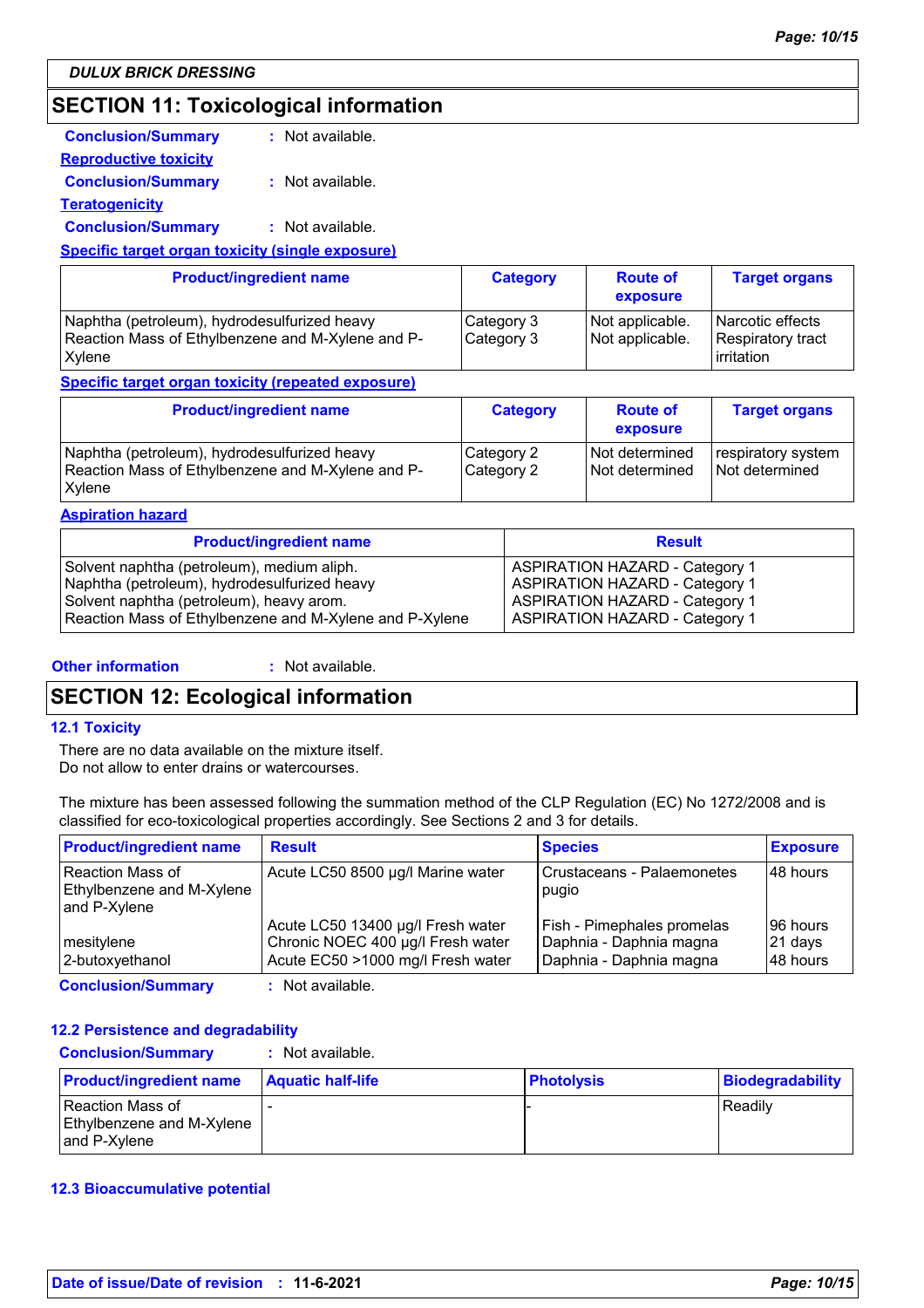*DULUX BRICK DRESSING*

# **SECTION 12: Ecological information**

| <b>Product/ingredient name</b>                         | LogP <sub>ow</sub> | <b>BCF</b>  | <b>Potential</b> |
|--------------------------------------------------------|--------------------|-------------|------------------|
| Naphtha (petroleum),<br>hydrodesulfurized heavy        |                    | 10 to 2500  | high             |
| Solvent naphtha (petroleum), 2.8 to 6.5<br>heavy arom. |                    | l99 to 5780 | high             |
| calcium bis<br>(2-ethylhexanoate)                      |                    | 2,96        | low              |
| Methyl ethyl ketoxime                                  | 0,63               | 2.5 to 5.8  | low              |
| mesitylene                                             | 3,42               | 161         | llow.            |
| 2-butoxyethanol                                        | 0,81               |             | i low            |

| <b>12.4 Mobility in soil</b>   |                  |
|--------------------------------|------------------|
| <b>Soil/water partition</b>    | : Not available. |
| coefficient (K <sub>oc</sub> ) |                  |
| <b>Mobility</b>                | : Not available. |

### **12.5 Results of PBT and vPvB assessment**

This mixture does not contain any substances that are assessed to be a PBT or a vPvB.

### **12.6 Other adverse effects** : No known significant effects or critical hazards.

# **SECTION 13: Disposal considerations**

The information in this section contains generic advice and guidance. The list of Identified Uses in Section 1 should be consulted for any available use-specific information provided in the Exposure Scenario(s).

### **13.1 Waste treatment methods**

| <b>Product</b>                 |                                                                                                                                                                                                                                                                                                                                       |                                                                                                                                                                                                                                                                                                                                                                                                                                                                                                                                                    |  |  |
|--------------------------------|---------------------------------------------------------------------------------------------------------------------------------------------------------------------------------------------------------------------------------------------------------------------------------------------------------------------------------------|----------------------------------------------------------------------------------------------------------------------------------------------------------------------------------------------------------------------------------------------------------------------------------------------------------------------------------------------------------------------------------------------------------------------------------------------------------------------------------------------------------------------------------------------------|--|--|
| <b>Methods of disposal</b>     |                                                                                                                                                                                                                                                                                                                                       | The generation of waste should be avoided or minimised wherever possible.<br>Disposal of this product, solutions and any by-products should at all times comply<br>with the requirements of environmental protection and waste disposal legislation<br>and any regional local authority requirements. Dispose of surplus and non-<br>recyclable products via a licensed waste disposal contractor. Waste should not be<br>disposed of untreated to the sewer unless fully compliant with the requirements of<br>all authorities with jurisdiction. |  |  |
| <b>Hazardous waste</b>         |                                                                                                                                                                                                                                                                                                                                       | : The classification of the product may meet the criteria for a hazardous waste.                                                                                                                                                                                                                                                                                                                                                                                                                                                                   |  |  |
| <b>Disposal considerations</b> |                                                                                                                                                                                                                                                                                                                                       | Do not allow to enter drains or watercourses.<br>Dispose of according to all federal, state and local applicable regulations.<br>If this product is mixed with other wastes, the original waste product code may no<br>longer apply and the appropriate code should be assigned.<br>For further information, contact your local waste authority.                                                                                                                                                                                                   |  |  |
| <b>Packaging</b>               |                                                                                                                                                                                                                                                                                                                                       |                                                                                                                                                                                                                                                                                                                                                                                                                                                                                                                                                    |  |  |
| <b>Methods of disposal</b>     | when recycling is not feasible.                                                                                                                                                                                                                                                                                                       | : The generation of waste should be avoided or minimised wherever possible. Waste<br>packaging should be recycled. Incineration or landfill should only be considered                                                                                                                                                                                                                                                                                                                                                                              |  |  |
| <b>Disposal considerations</b> | Using information provided in this safety data sheet, advice should be obtained from<br>the relevant waste authority on the classification of empty containers.<br>Empty containers must be scrapped or reconditioned.<br>Dispose of containers contaminated by the product in accordance with local or<br>national legal provisions. |                                                                                                                                                                                                                                                                                                                                                                                                                                                                                                                                                    |  |  |
| <b>Type of packaging</b>       |                                                                                                                                                                                                                                                                                                                                       | European waste catalogue (EWC)                                                                                                                                                                                                                                                                                                                                                                                                                                                                                                                     |  |  |
| <b>CEPE Paint Guidelines</b>   | 15 01 10*                                                                                                                                                                                                                                                                                                                             | packaging containing residues of or contaminated by<br>hazardous substances                                                                                                                                                                                                                                                                                                                                                                                                                                                                        |  |  |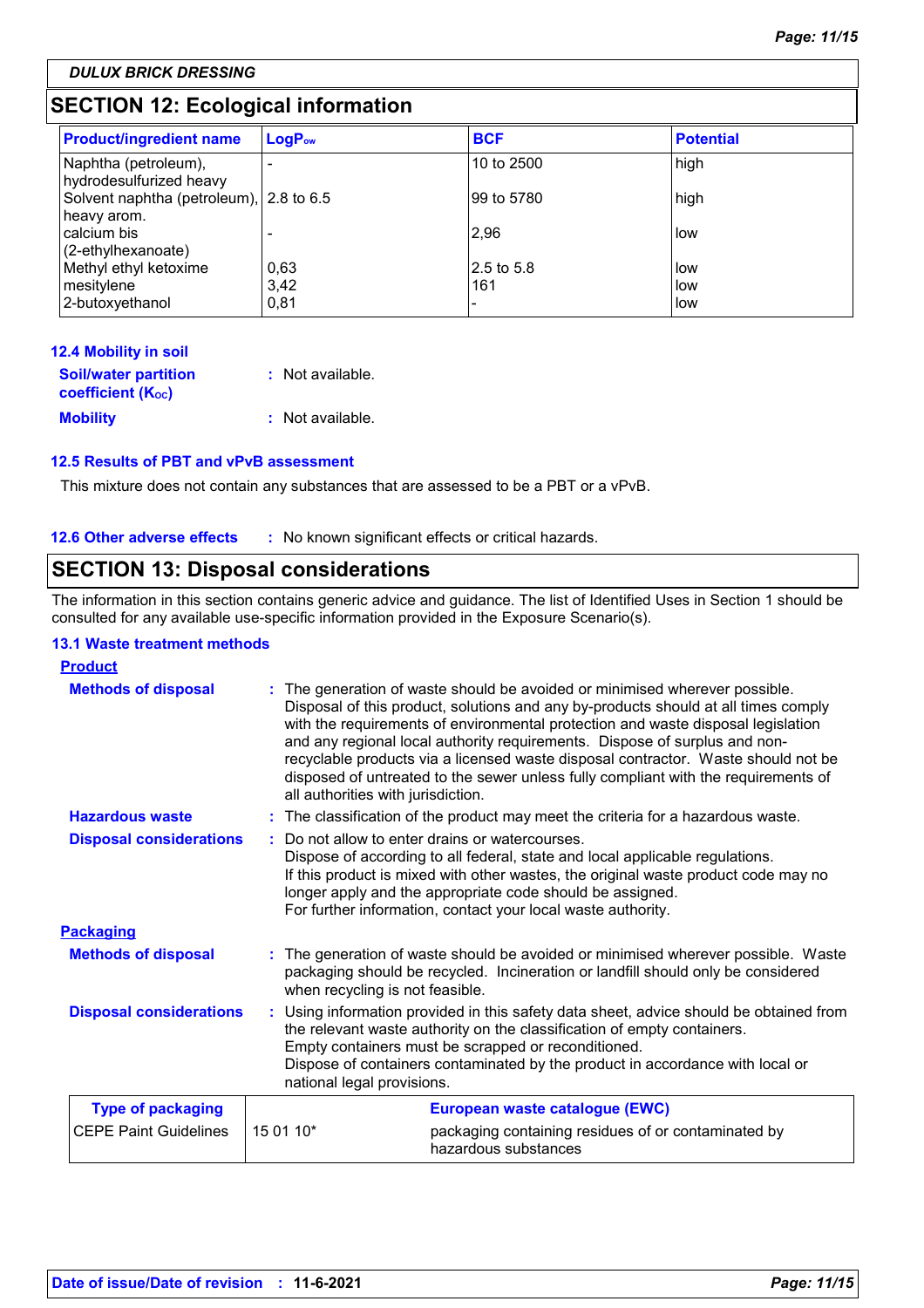# **SECTION 13: Disposal considerations**

| <b>Special precautions</b> | : This material and its container must be disposed of in a safe way. Care should be<br>taken when handling emptied containers that have not been cleaned or rinsed out.<br>Empty containers or liners may retain some product residues. Vapour from product<br>residues may create a highly flammable or explosive atmosphere inside the<br>container. Do not cut, weld or grind used containers unless they have been cleaned<br>thoroughly internally. Avoid dispersal of spilt material and runoff and contact with<br>soil, waterways, drains and sewers. |
|----------------------------|---------------------------------------------------------------------------------------------------------------------------------------------------------------------------------------------------------------------------------------------------------------------------------------------------------------------------------------------------------------------------------------------------------------------------------------------------------------------------------------------------------------------------------------------------------------|
|----------------------------|---------------------------------------------------------------------------------------------------------------------------------------------------------------------------------------------------------------------------------------------------------------------------------------------------------------------------------------------------------------------------------------------------------------------------------------------------------------------------------------------------------------------------------------------------------------|

# **SECTION 14: Transport information**

# **Information pertaining to IATA and ADN is considered not relevant since the material is not packaged in the correct approved packaging required of these methods of transport.**

|                                                                         | <b>ADR</b>                                                                                                                                                                                                             | <b>IMDG</b>            |
|-------------------------------------------------------------------------|------------------------------------------------------------------------------------------------------------------------------------------------------------------------------------------------------------------------|------------------------|
| 14.1 UN number                                                          | <b>UN1263</b>                                                                                                                                                                                                          | <b>UN1263</b>          |
| 14.2 UN proper<br>shipping name                                         | PAINT RELATED MATERIAL                                                                                                                                                                                                 | PAINT RELATED MATERIAL |
| <b>14.3 Transport</b><br>hazard class(es)<br><b>Class</b>               | 3                                                                                                                                                                                                                      | 3                      |
| <b>Subsidiary class</b>                                                 |                                                                                                                                                                                                                        |                        |
| <b>14.4 Packing group</b>                                               | III                                                                                                                                                                                                                    | III                    |
| 14.5<br><b>Environmental</b><br>hazards                                 |                                                                                                                                                                                                                        |                        |
| <b>Marine pollutant</b>                                                 | No.                                                                                                                                                                                                                    | No.                    |
| <b>Marine pollutant</b><br><b>substances</b>                            |                                                                                                                                                                                                                        | Not available.         |
| <b>14.6 Special</b><br>precautions for<br>user                          | Transport within user's premises: always<br>transport in closed containers that are upright<br>and secure. Ensure that persons transporting<br>the product know what to do in the event of an<br>accident or spillage. |                        |
| <b>HI/Kemler number</b>                                                 | 30                                                                                                                                                                                                                     |                        |
| <b>Emergency</b><br>schedules (EmS)                                     |                                                                                                                                                                                                                        | F-E, S-E               |
| <b>14.7 Transport in bulk</b><br>according to IMO<br><b>instruments</b> | : Not applicable.                                                                                                                                                                                                      |                        |
| <b>Additional</b><br>information                                        | Tunnel code (D/E)                                                                                                                                                                                                      |                        |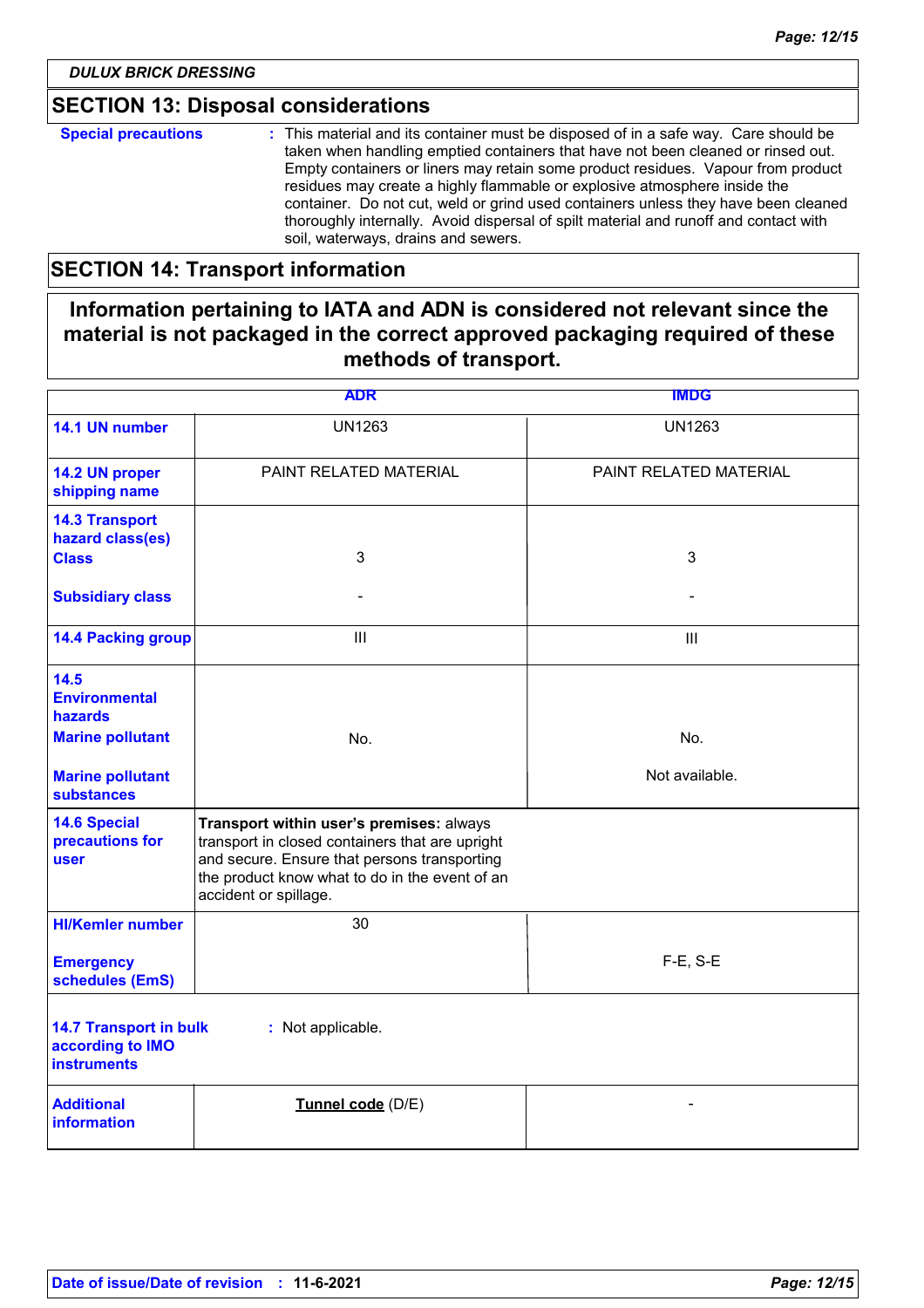# **SECTION 15: Regulatory information**

**15.1 Safety, health and environmental regulations/legislation specific for the substance or mixture EU Regulation (EC) No. 1907/2006 (REACH)**

**Annex XIV - List of substances subject to authorisation**

### **Annex XIV**

None of the components are listed, or the component present is below its threshold.

### **Substances of very high concern**

None of the components are listed, or the component present is below its threshold.

**Annex XVII - Restrictions : Not applicable. on the manufacture, placing on the market** 

**and use of certain dangerous substances, mixtures and articles**

### **Other EU regulations**

**VOC for Ready-for-Use :** Not applicable.

**Mixture Ozone depleting substances (1005/2009/EU)**

Not listed.

**Prior Informed Consent (PIC) (649/2012/EU)**

Not listed.

### **Seveso Directive**

This product may add to the calculation for determining whether a site is within the scope of the Seveso Directive on major accident hazards.

### **International regulations**

**Chemical Weapon Convention List Schedules I, II & III Chemicals**

Not listed.

**Montreal Protocol**

Not listed.

**Stockholm Convention on Persistent Organic Pollutants**

Not listed.

**Rotterdam Convention on Prior Informed Consent (PIC)**

Not listed.

### **UNECE Aarhus Protocol on POPs and Heavy Metals**

Not listed.

# **15.2 Chemical safety**

**:** No Chemical Safety Assessment has been carried out.

**assessment**

**SECTION 16: Other information**

**CEPE code :** 1

 $\nabla$  Indicates information that has changed from previously issued version.

**Abbreviations and acronyms :** ATE = Acute Toxicity Estimate

| CLP = Classification, Labelling and Packaging Regulation [Regulation (EC) No.<br>1272/2008] |
|---------------------------------------------------------------------------------------------|
| DMEL = Derived Minimal Effect Level                                                         |
| DNEL = Derived No Effect Level                                                              |
| EUH statement = CLP-specific Hazard statement                                               |
| $N/A = Not available$                                                                       |
| PBT = Persistent. Bioaccumulative and Toxic                                                 |
| PNEC = Predicted No Effect Concentration                                                    |
| <b>RRN = REACH Registration Number</b>                                                      |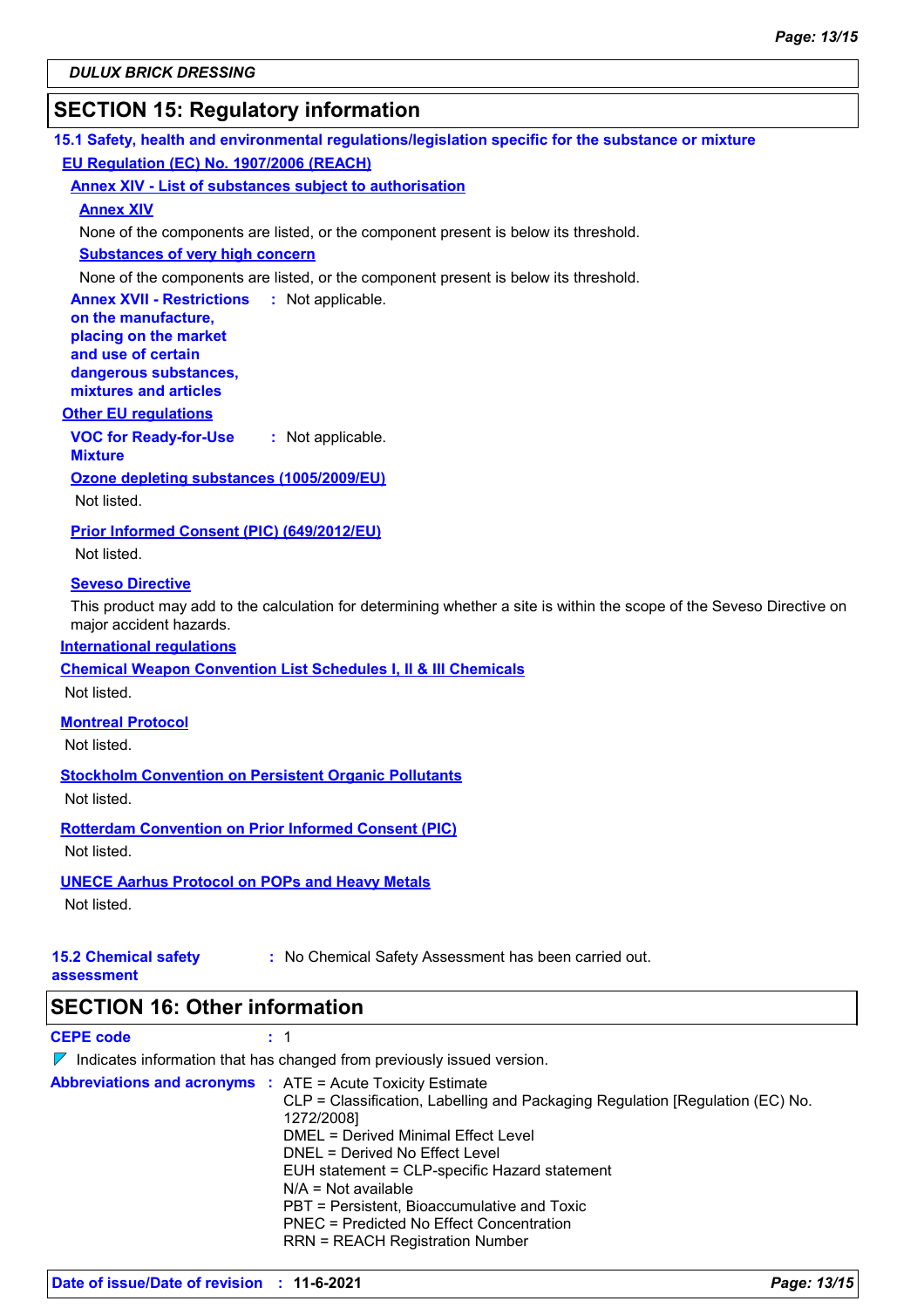### **SECTION 16: Other information**

SGG = Segregation Group

vPvB = Very Persistent and Very Bioaccumulative

### **Procedure used to derive the classification according to Regulation (EC) No. 1272/2008 [CLP/GHS]**

| <b>Classification</b>   | <b>Justification</b>  |
|-------------------------|-----------------------|
| Flam. Liq. 3, H226      | On basis of test data |
| Acute Tox. 4, H312      | Calculation method    |
| Acute Tox. 4, H332      | Calculation method    |
| Skin Irrit. 2, H315     | Calculation method    |
| STOT RE 2, H373         | Calculation method    |
| Aquatic Chronic 3, H412 | Calculation method    |

**Full text of abbreviated H statements**

| H226             | Flammable liquid and vapour.                               |
|------------------|------------------------------------------------------------|
| H302             | Harmful if swallowed.                                      |
| H <sub>304</sub> | May be fatal if swallowed and enters airways.              |
| H312             | Harmful in contact with skin.                              |
| H315             | Causes skin irritation.                                    |
| <b>H317</b>      | May cause an allergic skin reaction.                       |
| l H318           | Causes serious eye damage.                                 |
| H319             | Causes serious eye irritation.                             |
| H332             | Harmful if inhaled.                                        |
| H335             | May cause respiratory irritation.                          |
| H336             | May cause drowsiness or dizziness.                         |
| H351             | Suspected of causing cancer.                               |
| H361fd           | Suspected of damaging fertility. Suspected of damaging the |
|                  | unborn child.                                              |
| H373             | May cause damage to organs through prolonged or repeated   |
|                  | exposure.                                                  |
| H411             | Toxic to aquatic life with long lasting effects.           |
| H412             | Harmful to aquatic life with long lasting effects.         |

### **Full text of classifications [CLP/GHS]**

| Acute Tox. 4, H302<br>Acute Tox. 4, H312<br>Acute Tox. 4, H332                                                                       | <b>ACUTE TOXICITY (oral) - Category 4</b><br>ACUTE TOXICITY (dermal) - Category 4<br><b>ACUTE TOXICITY (inhalation) - Category 4</b> |
|--------------------------------------------------------------------------------------------------------------------------------------|--------------------------------------------------------------------------------------------------------------------------------------|
| Aquatic Chronic 2, H411                                                                                                              | LONG-TERM (CHRONIC) AQUATIC HAZARD - Category 2                                                                                      |
| Aquatic Chronic 3, H412                                                                                                              | LONG-TERM (CHRONIC) AQUATIC HAZARD - Category 3                                                                                      |
| Asp. Tox. 1, H304                                                                                                                    | <b>ASPIRATION HAZARD - Category 1</b>                                                                                                |
| Carc. 2, H351                                                                                                                        | <b>CARCINOGENICITY - Category 2</b>                                                                                                  |
| Eye Dam. 1, H318                                                                                                                     | SERIOUS EYE DAMAGE/EYE IRRITATION - Category 1                                                                                       |
| Eye Irrit. 2, H319                                                                                                                   | SERIOUS EYE DAMAGE/EYE IRRITATION - Category 2                                                                                       |
| Flam. Liq. 3, H226                                                                                                                   | FLAMMABLE LIQUIDS - Category 3                                                                                                       |
| Repr. 2, H361fd                                                                                                                      | REPRODUCTIVE TOXICITY (Fertility and Unborn child) -                                                                                 |
|                                                                                                                                      | Category 2                                                                                                                           |
| Skin Irrit. 2, H315                                                                                                                  | SKIN CORROSION/IRRITATION - Category 2                                                                                               |
| Skin Sens. 1, H317                                                                                                                   | SKIN SENSITISATION - Category 1                                                                                                      |
| STOT RE 2, H373                                                                                                                      | SPECIFIC TARGET ORGAN TOXICITY - REPEATED                                                                                            |
|                                                                                                                                      | <b>EXPOSURE - Category 2</b>                                                                                                         |
| STOT SE 3, H335                                                                                                                      | SPECIFIC TARGET ORGAN TOXICITY - SINGLE EXPOSURE                                                                                     |
|                                                                                                                                      | (Respiratory tract irritation) - Category 3                                                                                          |
| STOT SE 3, H336                                                                                                                      | SPECIFIC TARGET ORGAN TOXICITY - SINGLE EXPOSURE                                                                                     |
|                                                                                                                                      | (Narcotic effects) - Category 3                                                                                                      |
| Date of printing<br>$: 11 - 6 - 2021$                                                                                                |                                                                                                                                      |
| <b>Profile Contact Contact Contact Contact Contact Contact Contact Contact Contact Contact Contact Contact Contact</b><br>. <u>.</u> |                                                                                                                                      |

| Date of issue/ Date of<br>revision | $: 11 - 6 - 2021$ |
|------------------------------------|-------------------|
| Date of previous issue             | $: 30 - 4 - 2021$ |
| <b>Version</b>                     | : 2.01            |
| <b>Notice to reader</b>            |                   |